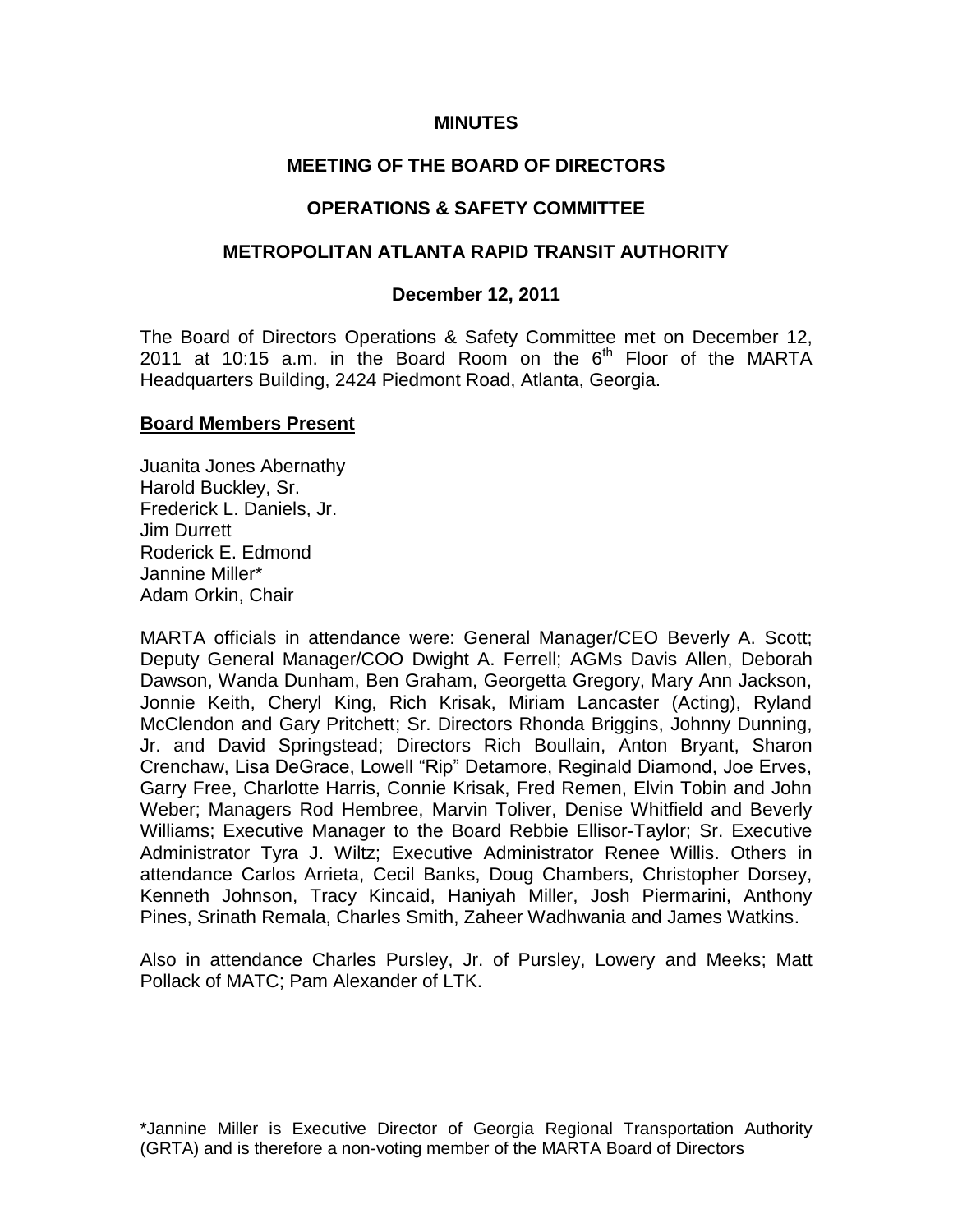# **Approval of the November 14, 2011 Operations & Safety Committee Meeting Minutes**

On motion by Mr. Durrett seconded by Mr. Buckley, the minutes were unanimously approved by a vote of 4 to 0, with 4 members present.

#### **Resolution Authorizing a License Agreement for Placement of Atlanta Streetcar Traction Power Substation at Peachtree Center Station**

Mrs. Lancaster presented this resolution for Board of Directors' approval authorizing the General Manager/CEO to execute and agreement between the City of Atlanta and MARTA for the placement of a traction power substation at the Peachtree Center Station to provide electrical power for the operation of the Atlanta Streetcar Project.

Mr. Orkin asked if MARTA needs to perform work that may interfere with the section that the City of Atlanta owns will the Authority have the ability to maneuver through the substation.

Mrs. Lancaster said yes, MARTA will in fact control the City's access to the site. The area is a controlled access site and it is not open to revenue services or to the public.

On motion by Mr. Durrett seconded by Mr. Buckley, the resolution was unanimously approved by a vote of 4 to 0, with 4 members present.

#### **Resolution Authorizing Award of a Contract for the Construction of an Integrated Operations Center, CP B21196**

Mr. Springstead presented this resolution for Board of Directors' approval authorizing the General Manager/CEO or her delegate to enter into a contract with Cooper & Company General Contractors, Inc. for the construction of an Integrated Operations Center.

On motion by Mr. Durrett seconded by Dr. Edmond the resolution was unanimously approved by a vote of 5 to 0, with 5 members present.

Dr. Edmond said sixteen (16) Contractors purchased the Contract Document but only two (2) bids were received. He asked if there was any explanation why so few companies put in their bids.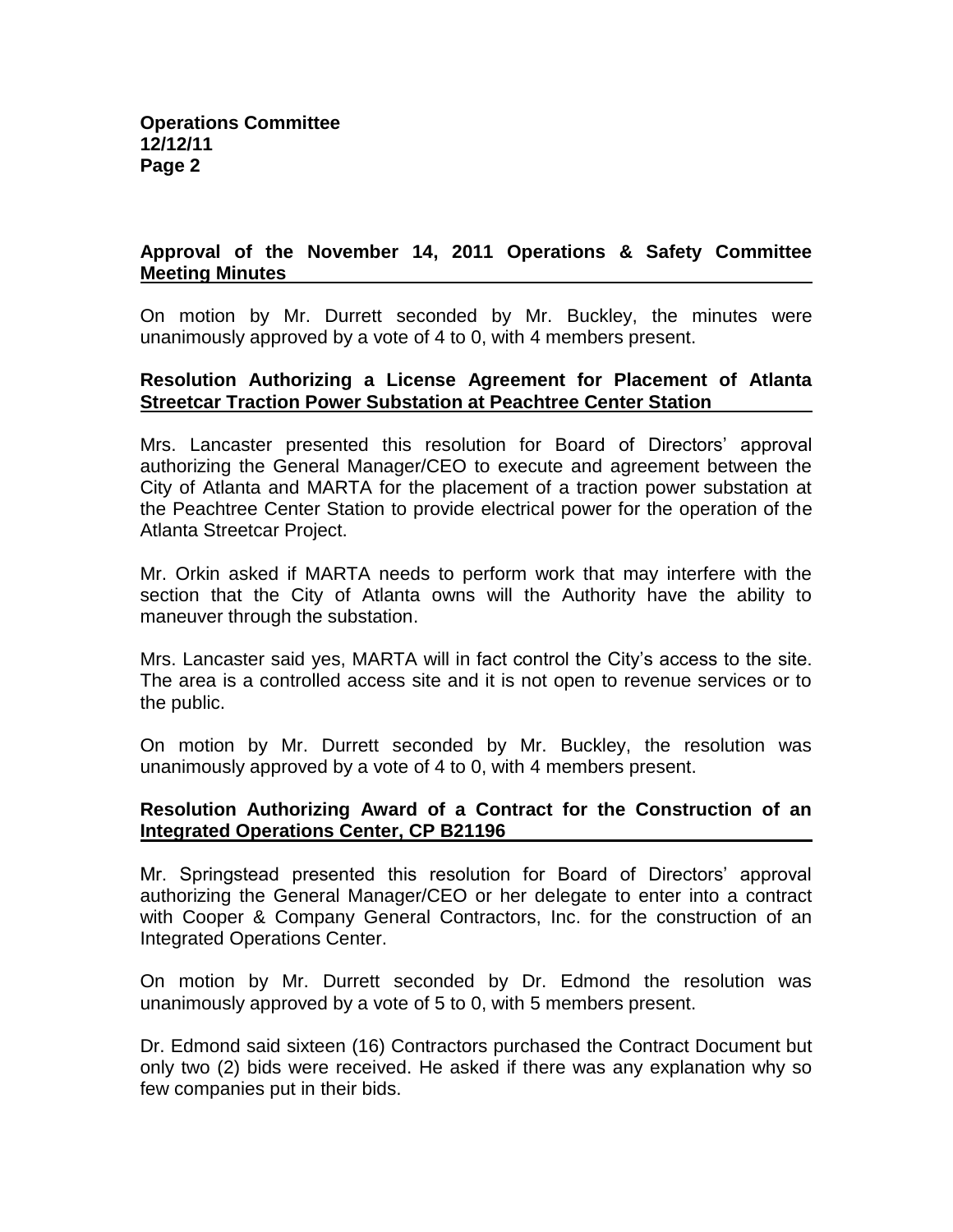Mr. Springstead said the contract calls for a very aggressive renovation schedule of less than one year to do a build. Two very good contractors submitted bids so staff was satisfied with those.

Dr. Edmond asked why is the recommended awardee's bid amount higher than the engineer's estimate.

Mr. Springstead said considering the compressed schedule and the complexity of the work staff feels that the contractor's bid amount is fair and reasonable.

Mr. Ferrell said a RFP and an IFB includes a schedule; so it is not uncommon for contractors not to submit bids based on scheduling conflicts.

Mr. Durrett said 12 of the 16 firms were only interested in being subcontractors.

Mr. Springstead said in the future MARTA will give more details in advance to let firms know what projects are being planned. If those details are released further in advance MARTA is more likely to recieve more bids.

Mr. Daniels asked how far in advance did MARTA put this out for bid.

Mr. Pritchett said 30-45 days.

Mr. Daniels asked is that standard.

Mr. Pritchett said yes; however MARTA is moving away from that timeline and will be produce a look-ahead list of one (1) year that will give an advance notice of what will be put out for contract. Staff is on the final stages of in-house coordination of that list.

Mr. Daniels asked about the DBE process.

Mr. Diamond said overall advisements of DBE goals for contracts of this nature are tailored within 2-3 days of MARTA advertising a contract for consideration by prime contractors. They are sent direct correspondence apprising them of what the project is and if MARTA has identified them as a potential bidder as a subcontractor for the contractors at the prime level to consider.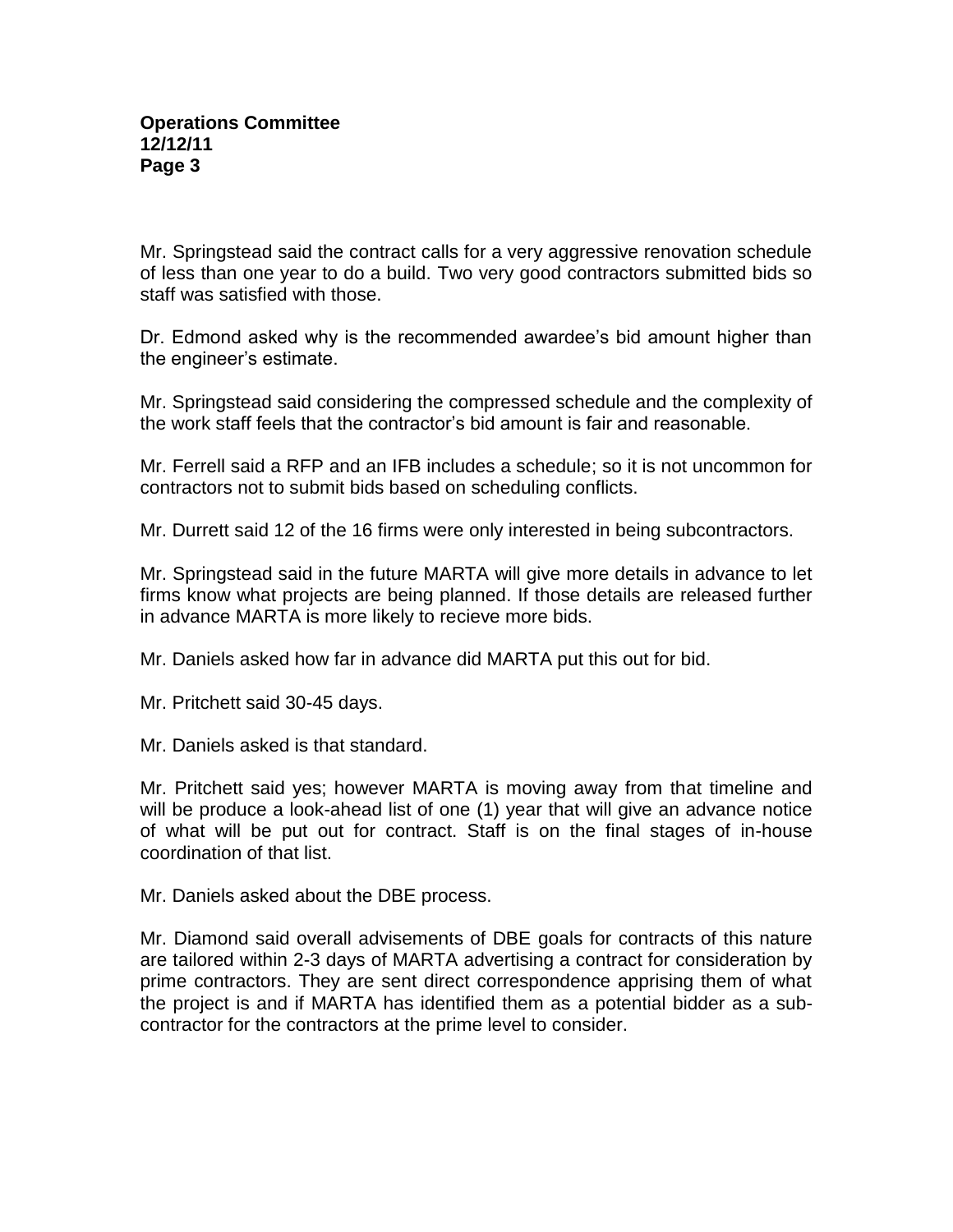# **Resolution Authorizing Award of a Contract for FA Suites Enterprise Asset Management Solutions**

Mr. Springstead presented this resolution for Board of Directors' approval authorizing the General Manager/CEO to enter into a contract with AssetWorks for FASuite Enterprise Management Solutions software upgrade to ensure the Authority remains in compliance with the FTA State of Good Repair Guidelines.

Mr. Daniels asked about timeline for implementation.

- Mr. Springstead said one (1) year from the date of award.
- Mr. Daniels asked would it be a part of the 2014 Budget.
- Mr. Springstead said yes.

Mr. Durrett asked if the Board will be able to use the software to take a look at MARTA's full assets.

Mr. Springstead said not at this stage. This is the first step in a two part process. Staff will bring procurement consideration to the Board at a later date.

Dr. Scott said the software will the Board and MARTA staff the ability to view the Authority's complete assets.

Mr. Buckley said that it would be helpful if the Board could receive an explanation on the Asset Management Program.

Mr. Orkin asked about the cost breakdown.

Mr. Springstead said \$493K is from FTA and local match is MARTA.

- Mr. Orkin asked what MARTA will pay.
- Mr. Springstead said over \$300K.
- Mr. Daniels asked if the Board will receive software training.
- Mr. Springstead said this piece is largely a staff tool.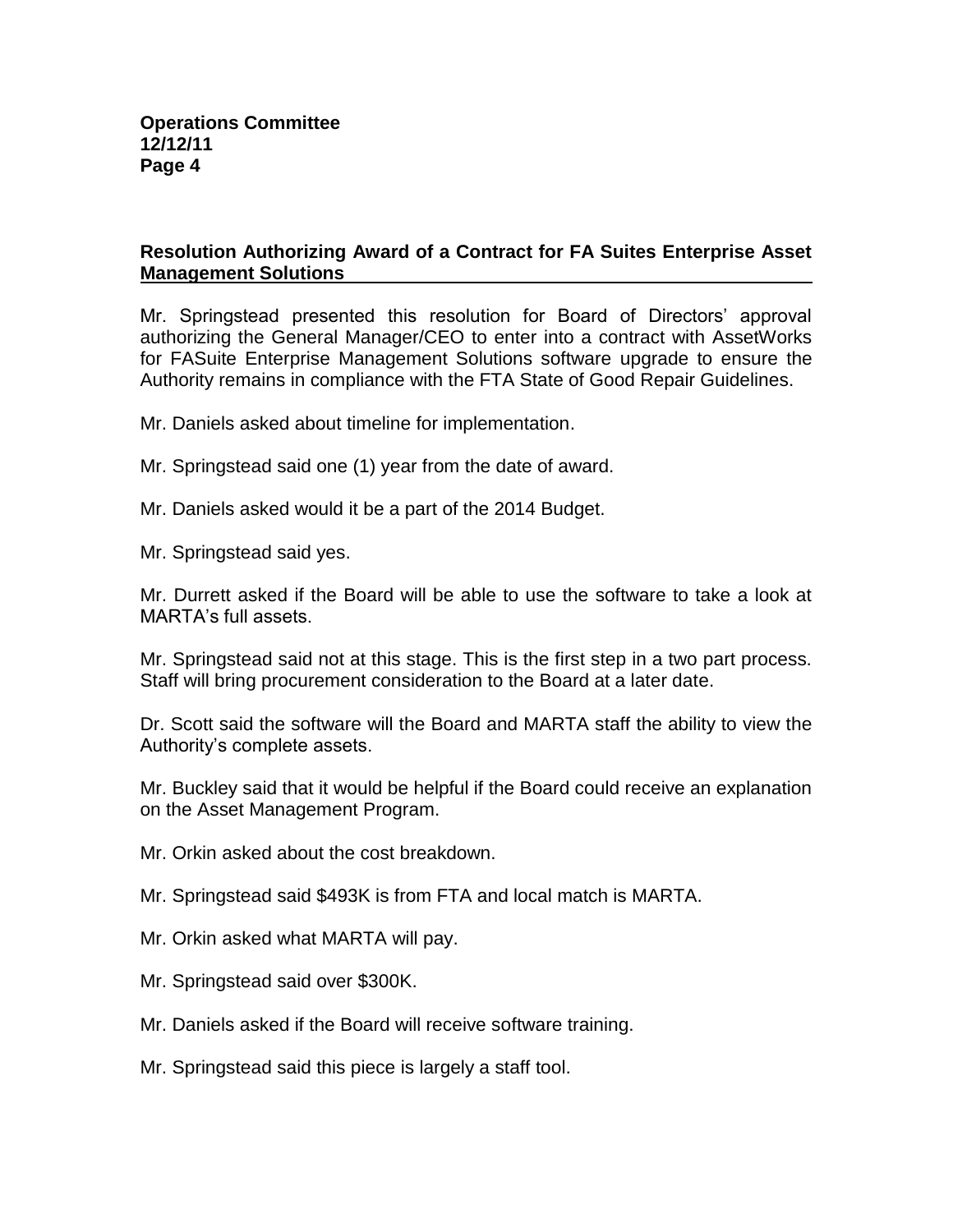Mr. Daniels asked is it for Board use.

Mr. Springstead said the Board can have access.

On motion by Dr. Edmond seconded by Mr. Daniels, the resolution was unanimously approved by a vote of 5 to 0, with 5 members present.

## **Resolution Authorizing an Increase in the Contractual Authorization for Geotechnical Engineering and Construction Materials Testing Services by ATC Associates, Inc.**

Mr. Springstead presented this resolution for Board of Directors' approval authorizing a \$700,000 increase from \$3,000,000 to \$3,700,000 in the contractual authorization for Geotechnical Engineering and Construction Materials Testing Services by ATC Associates, Inc. in Fiscal Years 2009 through 2013.

Dr. Edmond asked why the increase is needed.

Mr. Springstead said this will keep MARTA whole through the remainder of the contract.

Mr. Ferrell added that this will cover projects that were not initially forecasted.

Mr. Orkin asked if this will be seen in the Capital Improvement Plan with Geotechnical services per contract.

Mr. Springstead said yes.

Mr. Ferrell commented that there will still be some estimates. Geotechnical services aren't done by project. It would be more costly to do it per project so it is allocated across projects.

Mr. Orkin asked about scope.

Mr. Ferrell said each contract will have its own.

Mr. Orkin asked how does that work.

Mr. Ferrell said the Capital Budget has already paid for it.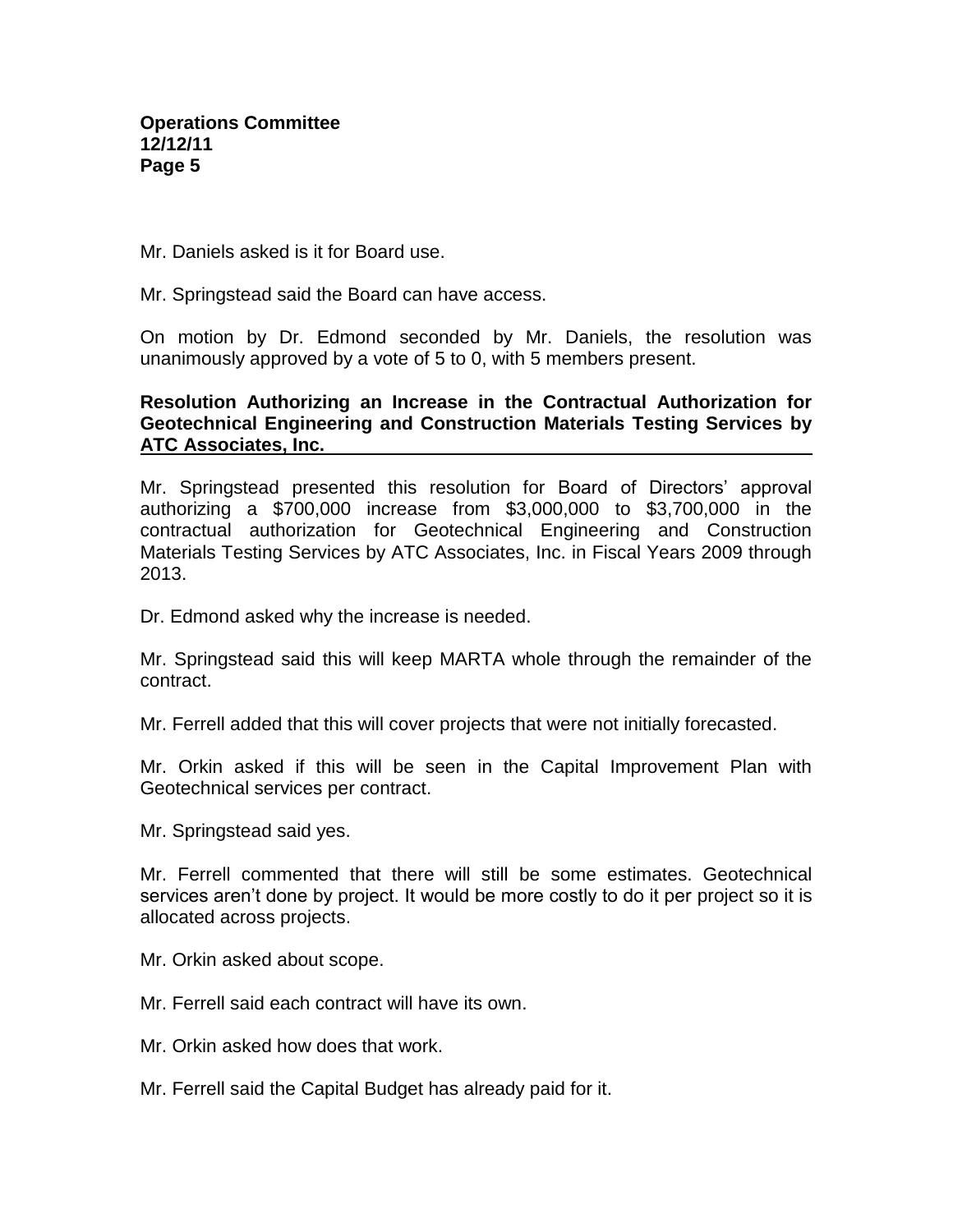Mr. Springstead added that this is a task order based contract.

Mr. Durrett said staff must have an estimate. He requested that the Board receive a copy.

Mr. Orkin said the Board would like to see an overall estimate rather than see each project stand on its own.

Mr. Ferrell said staff can provide that.

Mr. Daniels said the Board realizes that this is only an estimate. He asked what happens if all the money is not spent.

Mr. Ferrell said it stays in the CIP.

Mr. Durrett cautioned the Board not to get involved in details at the staff level. He added that the Board should consult with Dr. Scott and Mr. Ferrell for clarity on the appropriate way to handle this.

Mr. Orkin agreed.

On motion by Mr. Daniels seconded by Mr. Buckley the resolution was unanimously approved by a vote of 5 to 0, with 5 members present.

## **Resolution Authorizing the Ratification of Payments Made to AT&T, Authorizing a Three (3) Month Contract Extension and Approval of Additional Funding for Voice and Data Telecommunications Services, RFP P5350**

Mr. Graham presented this resolution for Board of Directors' approval authorizing the General Manager/CEO or her delegate to (1) ratify payments in the amount of \$481,368 previously paid to AT&T for Voice and Data Telecommunications, (2) approve additional funding in the amount of \$721,000 to pay for services through March 2012, increasing the total Board authorized amount from \$3,757,030.70 to \$4,959,398.70, an increase of \$1,202,368 and (3) approve a three (3) month contract term extension, extending the contract completion date from December 2, 2011 to March 2, 2012.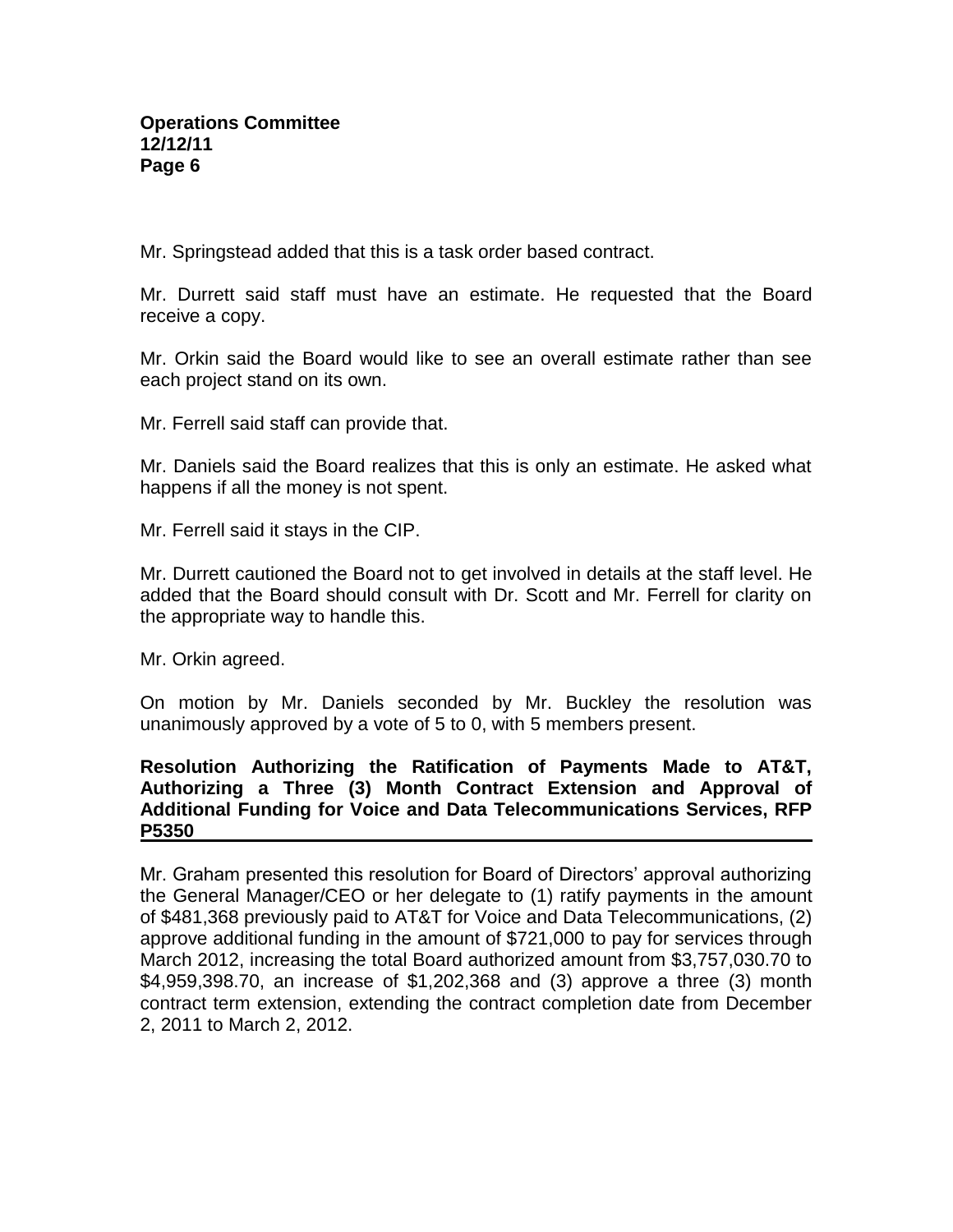Mr. Ferrell stated that this resolution is coming before the Board after the fact. He assured the Committee that matters of this nature will be addressed internally to prevent this issue in the future.

Mr. Daniels commented that substantial discussion of this matter was held during the November 28<sup>th</sup> Audit Committee meeting.

On motion by Mr. Buckley seconded by Mr. Daniels, the resolution was unanimously approved by a vote of 5 to 0, with 5 members present.

**Resolution Authorizing the Ratification of Payment Made to Xerox, Inc., Increasing Contractual Authorization to Providing Additional Funding for the Lease/Maintenance of Digital Printing Equipment, CP B10084 and Increasing the Term of the Contract**

Mr. Pritchett presented this resolution for Board of Directors' approval authorizing the General Manager/CEO or her delegate to (1) ratify cost incurred from August 1, 2011 to January 6, 2012 in the amount of \$170,974, (2) provide additional funding for a 30-day contract extension, in the amount of \$27,026, resulting in an increase in the total Board authorization from \$1,095,450 to \$1,293,450, an increase of \$198,000 and (3) increase in the period of performance from January 7, 2012 to February 6, 2012, an increase of 30 days.

On motion by Mr. Durrett seconded by Mr. Orkin, the resolution was unanimously approved by a vote of 5 to 0, with 5 members present.

# **Resolution Authorizing the Award of a Contract for the Lease/Maintenance of a Digital Printing System, State of GA Contract CP B24547**

Mr. Pritchett presented this resolution for Board of Directors' approval authorizing the General Manager/CEO or her designee, subject to legal sufficiency and approval, to award a contract to Cannon Business Solutions for the lease and maintenance of a digital printing system in the total amount of \$737,367.60.

Mr. Daniels asked if any cost savings can be quantified.

Mr. Pritchett said this contract is approximately a 30% decrease from the previous contract amount of \$1.04M.